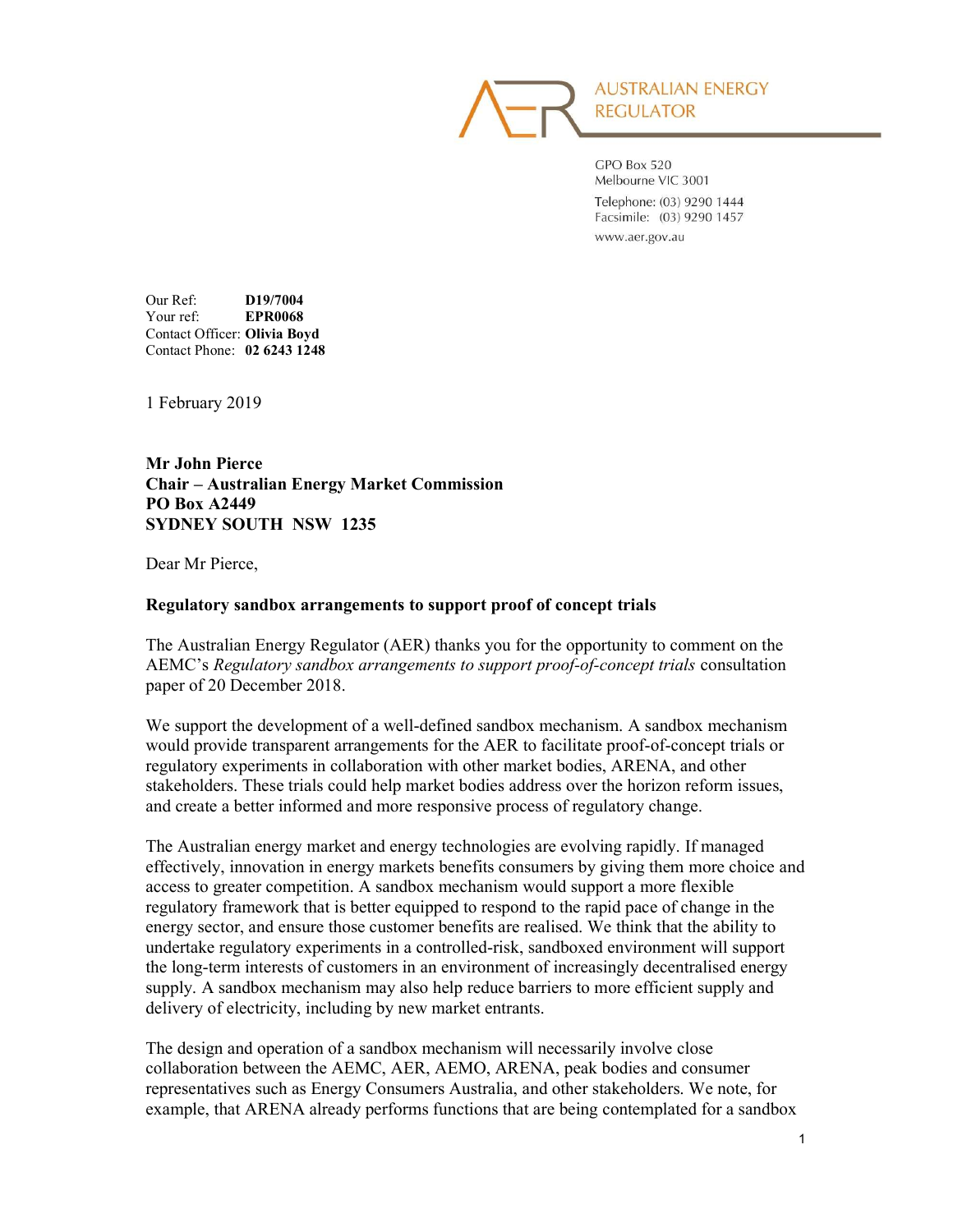mechanism. The AER therefore recommends these core stakeholders collaborate to co-design the scope and structure of a sandbox mechanism.

We see merit in the AEMC establishing a broad power for the AER to waive parts of the Rules to support innovative trials, and develop a sandbox mechanism through a guideline. A 'sandbox guideline' would allow greater flexibility for the sandbox mechanism to evolve alongside our experience of running the mechanism and market developments, compared to defining details of the mechanism in the Rules. In developing a guideline, the AER could specify requirements around the process for accessing the sandbox mechanism, eligibility and assessment criteria, consumer safeguards, and knowledge sharing, among other things.

In our view, reliance on the AER's enforcement discretion is not the right approach to provide exemptions or waivers from the Rules to facilitate regulatory experiments. A structured waiver process, with eligibility and application criteria, assessment criteria, and public consultation would establish a transparent and fit-for-purpose mechanism for undertaking proof-of-concept trials.

In Attachment A we comment in further detail on different aspects of a regulatory sandbox mechanism, and we provide information on how we have approached some of the specific trials raised in the consultation paper.

We look forward to close collaboration with the AEMC on an appropriate regulatory framework to support proof-of-concept trials in the National Electricity Market.

Yours sincerely,

 $Mt$ 

Mark Feather GM – Policy and Performance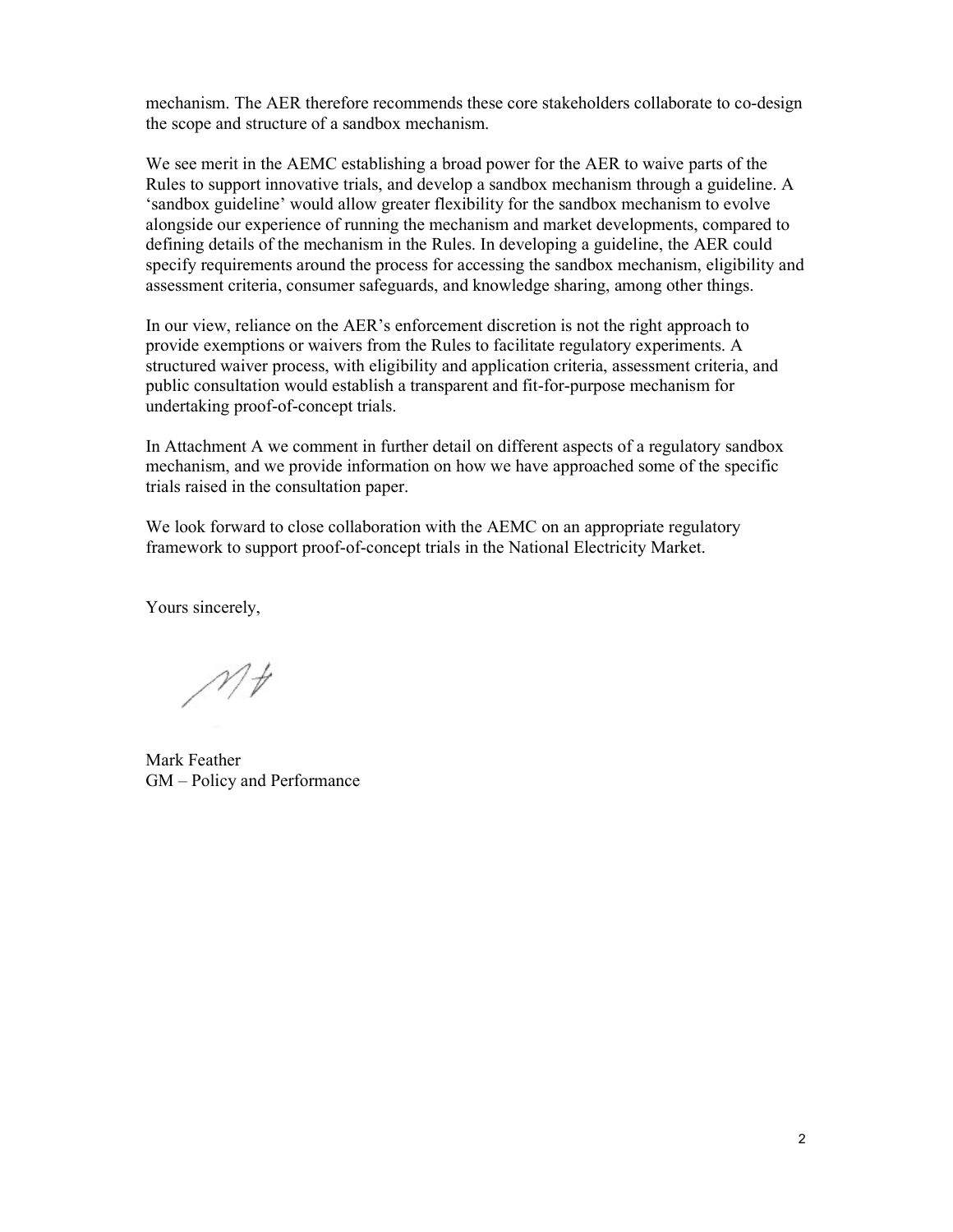# Attachment A

### What are the most appropriate mechanisms to grant exemptions for proof-of-concept trials?

Addresses question 5 (trials under AER enforcement discretion), question 6 (the need for a formal regulatory sandbox), and question 7 (design of a formal regulatory sandbox arrangement, if required) of the AEMC's consultation paper

The AEMC's consultation paper considers mechanisms through which the AER could grant regulatory exemptions to facilitate proof-of-concept trials that would not otherwise go ahead under the existing rules or laws. We favour establishing a broad power for the AER to grant waivers or exemptions for the specific purpose of supporting regulatory sandbox proof-ofconcept trials.

By establishing a sandbox-specific waiver power in the Rules, the AER would be in a better position to put in place a clear and transparent framework around the sandbox mechanism, for example in the form of a 'sandbox guideline'. In consulting on and developing a guideline, the AER could specify requirements around (for example) what benefits we expect a trial should deliver, the process for accessing the sandbox mechanism, what sorts of trials would be eligible for the mechanism, application assessment criteria, consumer safeguards, and knowledge sharing or reporting requirements (to the extent that the National Electricity Law (NEL) and the National Energy Retail Law (NERL) allow these matters to be addressed in a guideline).

We think that specifying the detail of the sandbox mechanism through a guideline is important for two reasons:

- The sandbox mechanism should be detailed in a regulatory instrument that can be readily updated when required, through a transparent and consultative process with the market bodies and other stakeholders.
- We want to have the ability to respond to the lessons we learn along the way in a timely and iterative manner, and to the changes taking place in a dynamic market. The Ofgem sandbox insights report demonstrates that the process of running the sandbox threw up unexpected outcomes, to the extent that Ofgem states that "there was some disconnect between the sandbox we were offering and the real needs of innovators."<sup>1</sup>

Reliance on the AER's enforcement discretion is not the most appropriate mechanism to support proof-of-concept trials or regulatory experiments. Creating an expectation that a 'no action' decision can be negotiated with the AER on an ad hoc basis as a way to avoid compliance altogether or to obtain a derogation from the Rules could also compromise our compliance and enforcement activities. A formal sandbox mechanism would provide a more predictable pathway for trial proponents to seek exemptions, and it would expose participants and the AER to considerably less risk. We consider that:

• The no action letters that have been issued by the AER should be seen in the context of the AER's enforcement discretion. They may be appropriate where a registered participant, a regulated business, or AEMO has breached or will likely breach specific provisions in the Rules, and where solutions other than an exercise of statutory

<sup>&</sup>lt;sup>1</sup> Ofgem, Insights from running the regulatory sandbox, October 2018, p. 2.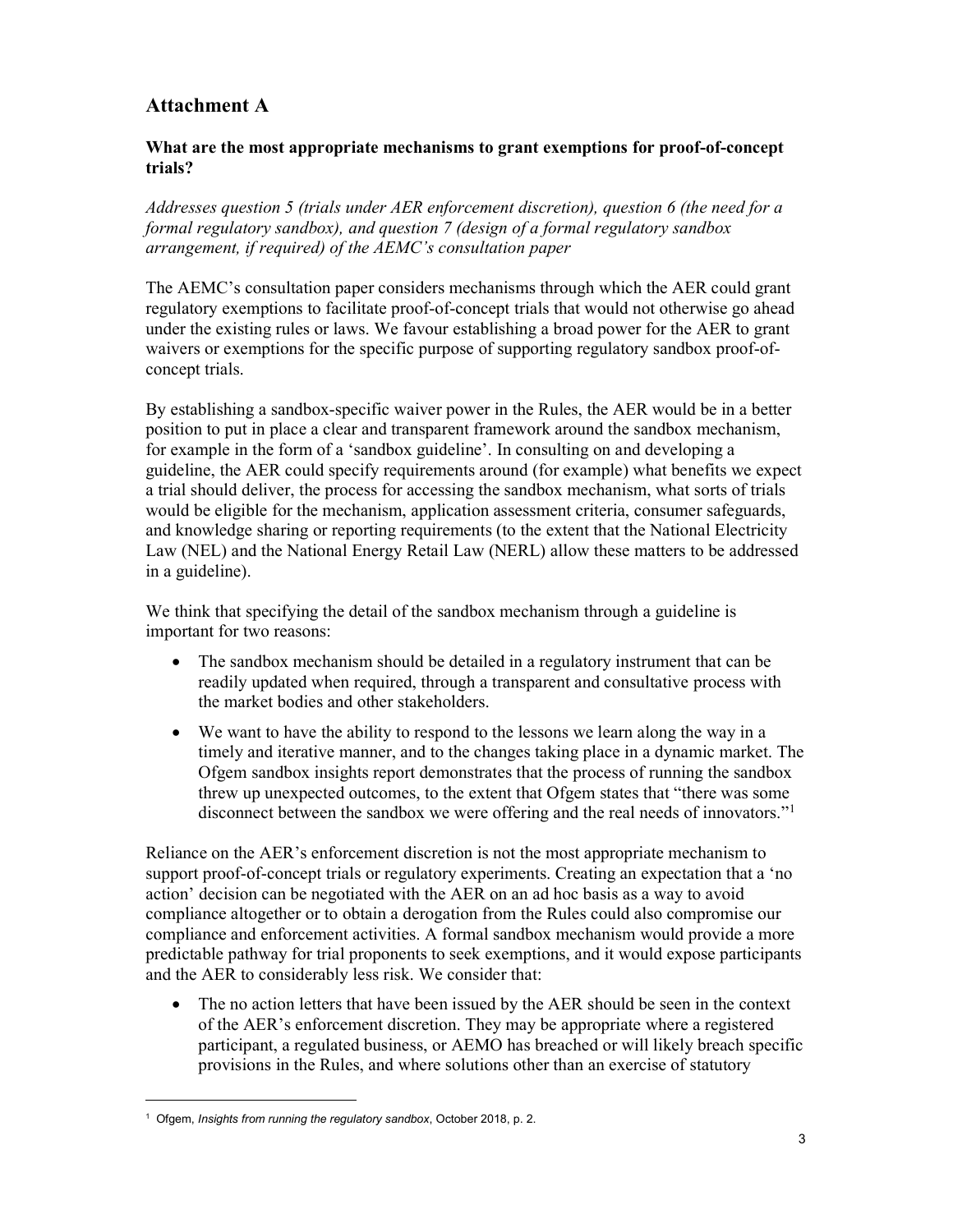enforcement powers (such as infringement notices or litigation) provide the best pathway to return to compliance. No action letters are only intended to provide comfort to parties that may be in breach of the Rules and only indicate the likely enforcement response from the AER. They do not alter or waive the application of the relevant rules, and do not prevent third party action.

 By contrast, a sandbox is intended to allow a limited experiment, which may never be repeated, and whose ultimate purpose is learning and regulatory reform. The focus of a sandbox is not on enforcing or restoring compliance with the Rules, but rather on deciding that a specific rule will not apply to a trial. Establishing a new mechanism in order to allow conduct outside of the current Law or Rules means that we would not need to rely on our compliance and enforcement discretion to allow a trial that will never be compliant (pending a rule change) to take place. A structured sandbox mechanism would mitigate the risk for both the AER and trial proponents that would otherwise accompany no action letters, through a transparent application and consultation process to define the terms of a sandbox waiver.

The Electricity Distribution Ring-fencing Guideline waiver process could form a better model for a potential 'sandbox waiver' mechanism. The Ring-fencing Guideline established a waiver process that:

- Includes a list of information that must be provided in waiver applications.
- Establishes criteria on which the AER assesses applications and make a decision as to whether to grant a waiver.
- Establishes a public consultation process around the decision to grant or not grant a waiver (but provides the AER with flexibility to go straight to a final decision for waiver applications that are not contentious).
- Allows us to define the scope of the waiver and to attach specific conditions to a waiver, including arrangements for when the waiver expires, or to protect consumers and competitive markets.
- Allows us to revoke a waiver if these conditions are breached.<sup>2</sup>

### What parts of the Law/Rules should be covered by a sandbox mechanism?

#### Addresses question 7 (design of a formal regulatory sandbox arrangement, if required)

The AEMC's consultation paper appears to focus the potential scope of a sandbox mechanism on areas of the Rules where the AER has enforcement discretion. We think that a potential 'sandbox waiver' power could be applied more broadly across the NEL and the National Electricity Rules (NER), and NERL and the National Energy Retail Rules (NERR) (and possibly the Natural Gas Law, if gas regulation is incorporated into the mechanism). The AEMC could give consideration to whether the sandbox mechanism should also apply to parts of the Rules where the AER has administrative powers (particularly chapters 6 and 6A, which govern the economic regulation of distribution and transmission networks). For example, at present the AER cannot make determinations that allow a DNSP to recover revenue on non-distribution services (or on unclassified distribution services) and cannot make determinations that allow a TNSP to recover revenue on services other than prescribed transmission services.

<sup>&</sup>lt;sup>2</sup> AER, Ring-fencing Guideline Electricity Distribution - Version 2, October 2018, cl. 5.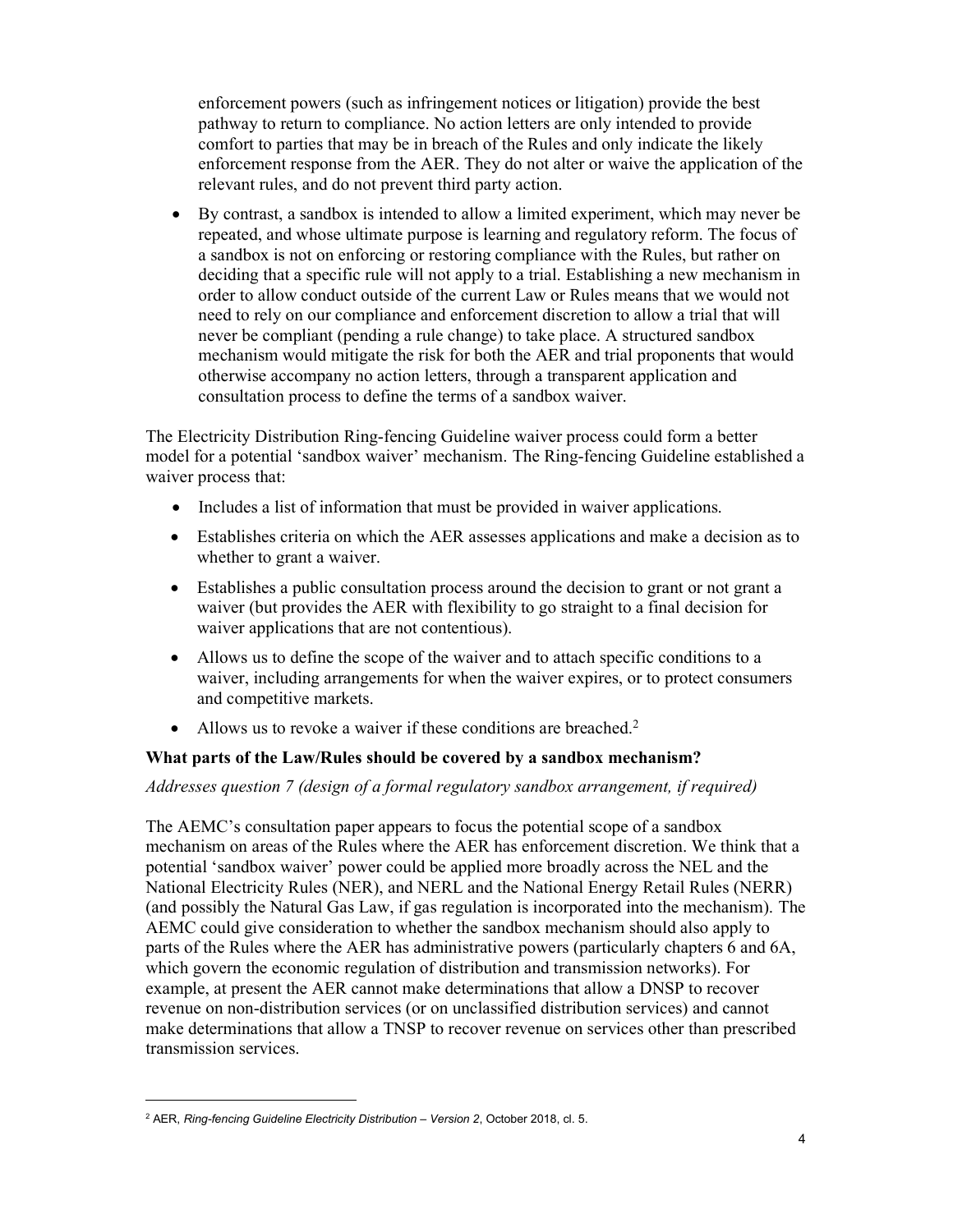The AEMC may wish to consider whether there are particular trial proponents that would be more likely to benefit from a sandbox mechanism. Opportunities for innovation may be identified by a range of market participants. New market entrants or smaller players may require more assistance compared to (for example) regulated monopolies, noting that DNSPs already have financial incentives in place to encourage demand management-focused innovation.

#### Should the AER provide advice as part of a sandbox mechanism and what sort of advice should we provide?

### Addresses question 4 (access to guidance on the regulatory framework) of the AEMC's consultation paper

The consultation paper raised the idea of the AER providing 'binding advice' to proponents of proof-of-concept trials that enter the sandbox mechanism. We do not support the idea that the AER should provide formal advice (whether legally binding or not) to proponents of regulatory experiments/proof-of-concept trials. We consider that:

- Formal advice about the existing rules would not necessarily best support the aims of the sandbox, which is to test the rules and scenarios in a flexible and adaptive environment, and use proof-of-concept trials to inform changes to the Rules.
- Formal advice would likely compromise our ability to provide 'fast, frank feedback' due to the additional risk that the AER would take on by, in effect, making formal determinations that might be seen as a precedent for other similar situations. This would inhibit our ability to test and learn from the proof-of-concept trials that go through the sandbox. Providing legal advice would also significantly change our role as a regulator.
- Formal advice would not be the best way to reduce project risk for trial proponents. Establishing a sandbox waiver power in the Rules with well-defined boundaries and a transparent, public application and consultation process would be a better approach to reduce risk for all parties.
- As with no action letters, formal advice would only cover the specific conduct for which it is sought, in the particular circumstances of that conduct. In granting a waiver we would have the flexibility set the scope of conditions under which the trial can take place.

The AER currently provides 'fast, frank feedback' to registered participants, new entrants, NSPs and other parties interacting with different parts of the regulatory framework, including those that wish to pursue innovative projects or business models. For example, we often engage informally with DNSPs on trials of new technologies and service delivery models in the context of ring-fencing. We have provided advice to DNSPs on potential approaches to designing trials that would comply with the Electricity Distribution Ring-fencing Guideline, and have engaged informally with DNSPs on early drafts of waiver applications. Similarly, we provide guidance to market entrants on retail authorisation and retail and network exemption processes and requirements. We provide comprehensive informal feedback to new entrants on draft retail authorisation and individual retail exemption applications.

We are aware that the complexity of the regulatory framework can pose barriers to new entrants seeking to trial innovative technologies and services. We expect that that new entrants are likely to play a vital role in a successful sandbox mechanism, by bringing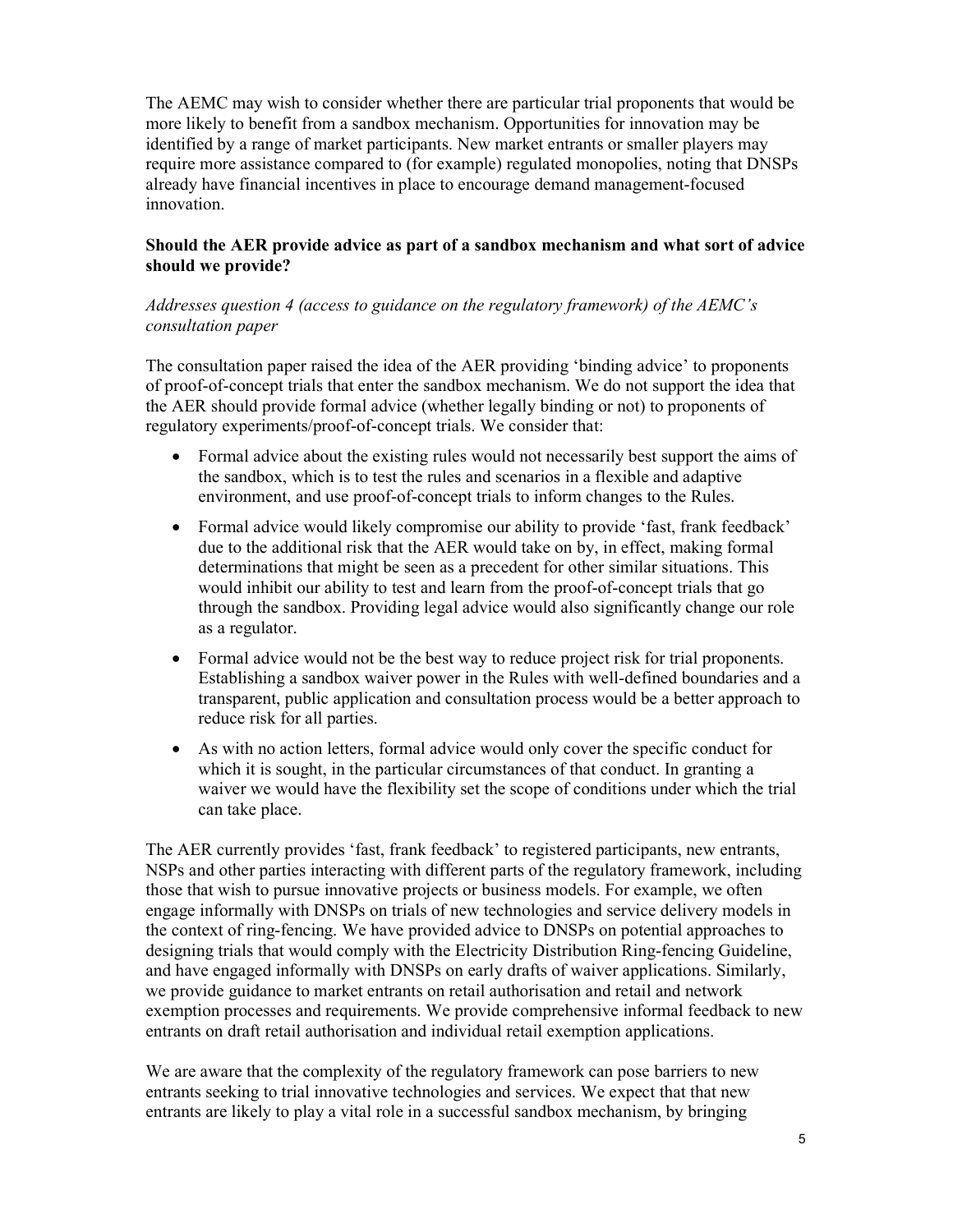innovative ideas that benefit consumers to the fore. Providing this sort of informal advice to trial proponents as part of the sandbox could help in overcoming these informational barriers. We would be open to exploring whether the type of informal advice and feedback that we give in other areas (such as retail authorisations and exemptions) could be successfully adapted to a sandbox mechanism. We would also be open to the possibility that a more explicitly defined advice and feedback component of the sandbox (whether provided by the AER or another agency) might better serve these aims of the mechanism. We expect that submissions from smaller market players and new entrants will be informative in this respect.

We note Ofgem found that many innovators entered the sandbox seeking endorsement for their business model in order to gain external funding.<sup>3</sup> In dealing with proponents of different business models in the retail authorisation and exemption space, we have also found that applicants sometimes push us to provide free regulatory and legal advice that they could obtain from the market. These risks could be mitigated by requiring trial proponents to clearly articulate specific areas of the Rules that may require exemptions or waivers as a condition of entering the sandbox, and providing advice in that context.

#### What sort of protections should be in place in order to undertake a sandboxed proof-ofconcept trial?

#### Addresses question 7 (design of a formal regulatory sandbox arrangement, if required)

Customer protections will be an important consideration in the design of regulatory experiments under a sandbox mechanism. Where a proof-of-concept trial involves interactions with customers, those customers should, in principle, retain the same rights as they have under the NEL/NER and NERL/NERR. If the proponent proposes to limit customer access to any of these rights for the duration of the trial, we would need to consider whether there is a need for the affected customer to provide explicit informed consent. We would also expect that the project proposal should demonstrate how the customer will have their NEL/NER and NERL/NERR rights returned to them at the conclusion of the trial, and, if this is not feasible, set out the other arrangements that will be put in place to protect the interests of any affected customers.

Proponents of proof-of-concept trials seeking to access the sandbox mechanism should demonstrate that their trial will not have a negative impact on the competitiveness of retail and wholesale markets, or on other market participants. We believe that this has been raised as part of a suite of eligibility criteria in the Singapore Energy Markets Authority's sandbox mechanism, and that this would be worth exploring further.<sup>4</sup>

### What sort of trial implementation risks should be considered in the development of the sandbox mechanism?

#### Addresses question 7 (design of a formal regulatory sandbox arrangement, if required)

We see a number of trial-specific risks that would need to be considered in the design of the sandbox mechanism:

 $3$  Ofgem, Insights from running the regulatory sandbox, October 2018, p. 2-3.

<sup>4</sup> Singapore Energy Market Authority, Framework for a regulatory sandbox for the energy sector in Singapore – Consultation paper, s. 5.7.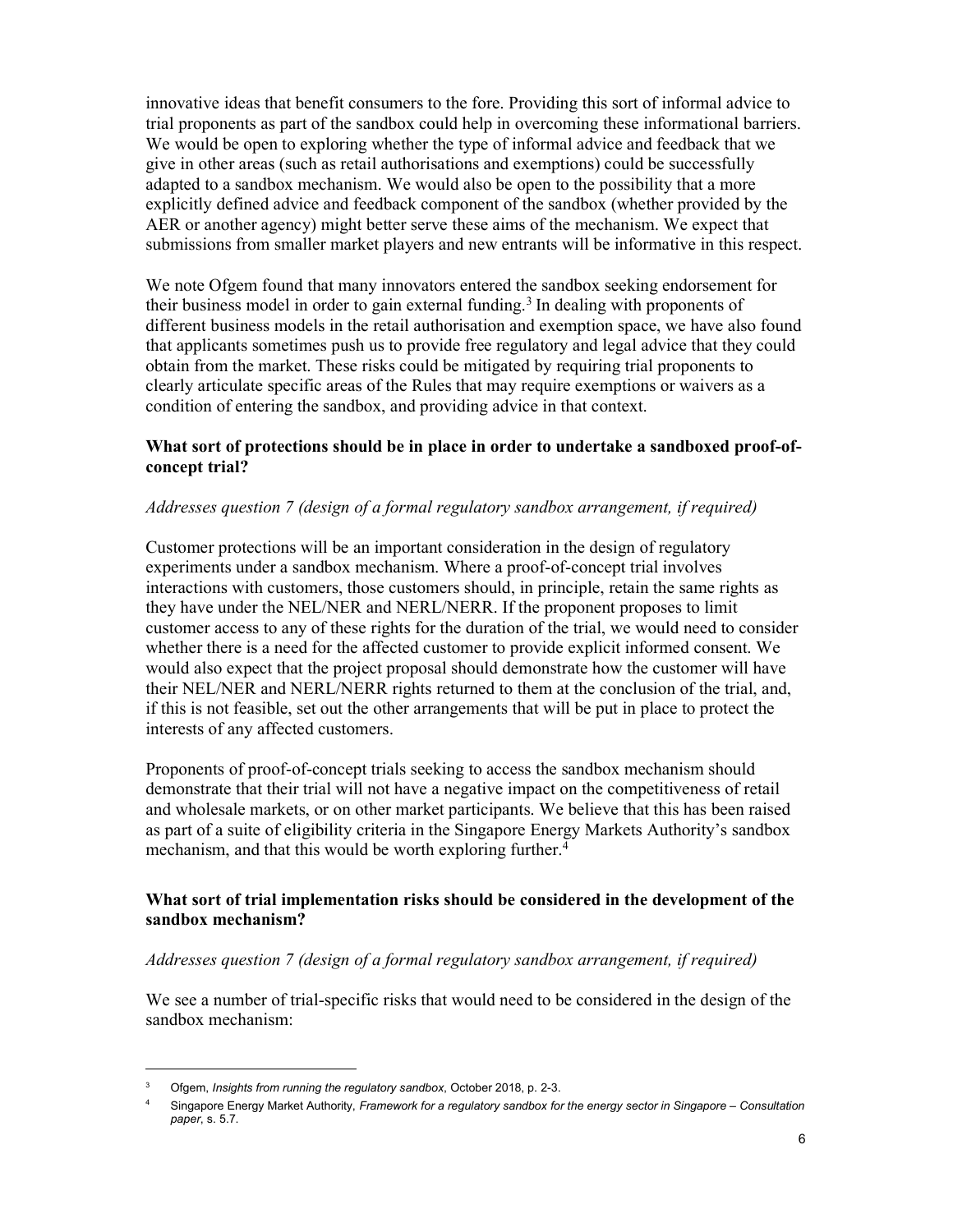- Any sandbox application process would likely require an assessment of whether the trial proponent has capacity and capability to undertake the trial. Ensuring that a trial proponent has the resources it needs to undertake their proposed trial at the outset will help to ensure that any trials that enter the sandbox can be commenced in a timely way.
- A trial may involve substantial investment in physical infrastructure. Where infrastructure is set up in a way that would not normally comply with the Rules there is a risk that those assets might become stranded at the end of the trial. Our initial thinking is that this risk should be borne by the trial proponent.
- The sandbox mechanism should establish a clear expectation that there may be 'exit obligations' on trial proponents, particularly in cases where the trial involves arrangements with customers that would normally not comply with the Rules. Exit obligations, together with customer and market protections, would be designed to contain the consequences of trial failure.

### How can we ensure that a sandbox mechanism is an effective input into the process of regulatory reform?

### Addresses question 6 (the need for a formal regulatory sandbox), and question 8 (trialling innovative regulatory processes) of the AEMC's consultation paper

The AEMC may wish to consider how proof-of-concept trials are expected to contribute to the National Electricity Objective (NEO) and the National Energy Retail Objective (NERO) and how this would translate to the criteria we might use to determine which proof-ofconcept trials will enter the sandbox. Since the results of innovation are hard to predict, there might be value in defining a set of principles to assess the cost and benefit of allowing a particular trial to proceed under the sandboxing mechanism. A more detailed 'sandbox guideline' could then put these principles into practice.

Coordination and collaboration between the market bodies, ARENA, industry peak bodies, consumer representatives, Energy Consumers Australia, government departments and other interested stakeholders will be vital to the success of a regulatory sandbox mechanism. We see significant potential benefits in a collaborative process to co-design aspects of the sandbox mechanism with some of these core stakeholders upfront. Coordination between these agencies will also be important in defining what an 'innovative trial' might look like, and extracting the knowledge and lessons learnt from a trial to inform regulatory reform. For example, ARENA's experience in running both competitive and collaborative processes to select innovative trials and projects, manage project execution risk, and extracting useful knowledge from their projects has many similarities with some of the likely features of a sandbox mechanism.

A well-defined and well-executed sandbox mechanism will involve working intensively to: (1) establish the detailed sandbox mechanism, for example through a guideline under the Rules; (2) consider whether there should be specific sandbox 'focus areas' or priorities for regulatory experiments in specific areas: (3) assess eligibility of potential trials for the sandbox and select successful trial proponents; (4) work with trial proponents to confirm how the Rules apply to their project and what waivers may be needed; (5) assess sandbox waiver applications and make a decision, and; (6) ensure that the trial feeds useful knowledge into regulatory reform. This will involve both a significant one-off project (to establishing the initial guideline), as well as ongoing activities. The degree to which the AER would require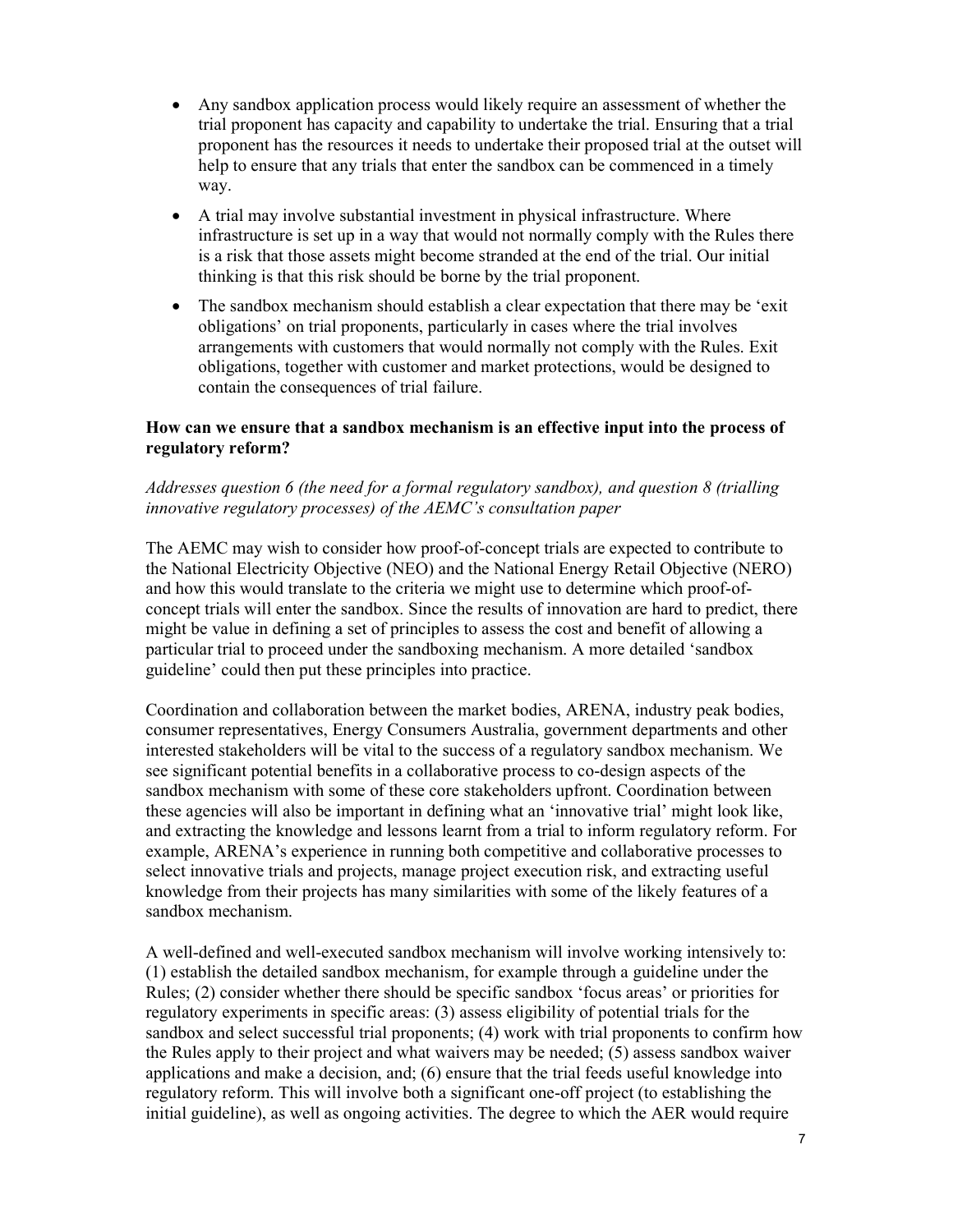additional resources to execute a sandbox mechanism would rely on the form of the mechanism and our role in it.

### Case studies: Regulatory treatment of selected existing trials

#### Addresses question 2 (other relevant trials) of the AEMC's consultation paper.

In this section we discuss a number of case studies of projects and trials (some of which were highlighted in the AEMC's consultation paper) that required us to think in new ways about the application of the Rules.

As a general comment, while we have been able to accommodate some trials within the existing framework, our view is that the presence of a formal sandbox mechanism would improve both the scope of possible trials and the mechanisms for implementing them. To the extent that the existing framework allows some flexibility for regulatory experimentation, we consider a formal sandbox mechanism would add further structure and transparency to these trials. Where the framework constrains what might otherwise be a valuable and timely trial, a formal sandbox mechanism would mitigate this difficulty.

### The Hornsdale wind farm frequency control ancillary services trial (Neoen)

This project tested the ability of a wind farm to provide frequency support and to bid into frequency control ancillary services (FCAS) markets.<sup>5</sup> We worked with AEMO on understanding the implications of this trial for relevant areas of the Rules.

The trial involved registering a semi-scheduled generator as an FCAS provider. While not prohibited by the Rules, semi-scheduled generators have not historically registered for FCAS provision.

We gained significant insights regarding the limitations within the NEM Dispatch Engine (NEMDE) algorithm associated with scheduling semi-scheduled intermittent generators for FCAS purposes. Where the wind farm produced more than the unconstrained intermittent generation forecast for a given 5 minute interval, NEMDE effectively trapped the generator at that higher level of generation through its automatic generation control (AGC) system, temporarily blocking the ability of the wind farm to provide FCAS. While this does not impact an area that we directly regulate, it did have impacts for our market monitoring function. By temporarily removing the capacity of the wind farm from FCAS markets, other higher priced generators were dispatched to meet the FCAS requirements, increasing FCAS prices and, on one day in South Australia, triggering the AER's \$5,000/MW event reporting threshold.<sup>6</sup> This process of exploration prompted AEMO to insert an uncertainty band into NEMDE to address this issue.

### AusNet Services NewReg trial (AusNet Services, ENA, ECA & AER)

The New Reg process was developed collaboratively with Energy Networks Australia, and Energy Consumers Australia. AusNet Services is trialling this process for its 2021-25 electricity distribution price review. The New Reg process promotes transparency, accountability and innovation by providing customers with a mechanism to help the business develop its plans through the creation of a Customer Forum. Rather than respond to plans developed solely by the business, the Customer Forum is required to negotiate the

<sup>5</sup> See: https://arena.gov.au/projects/hornsdale-wind-farm-stage-2/.

<sup>6</sup> AER, Reporting into market ancillary service prices above \$5,000/MW – South Australia – 8 July 2018, 22 November 2018.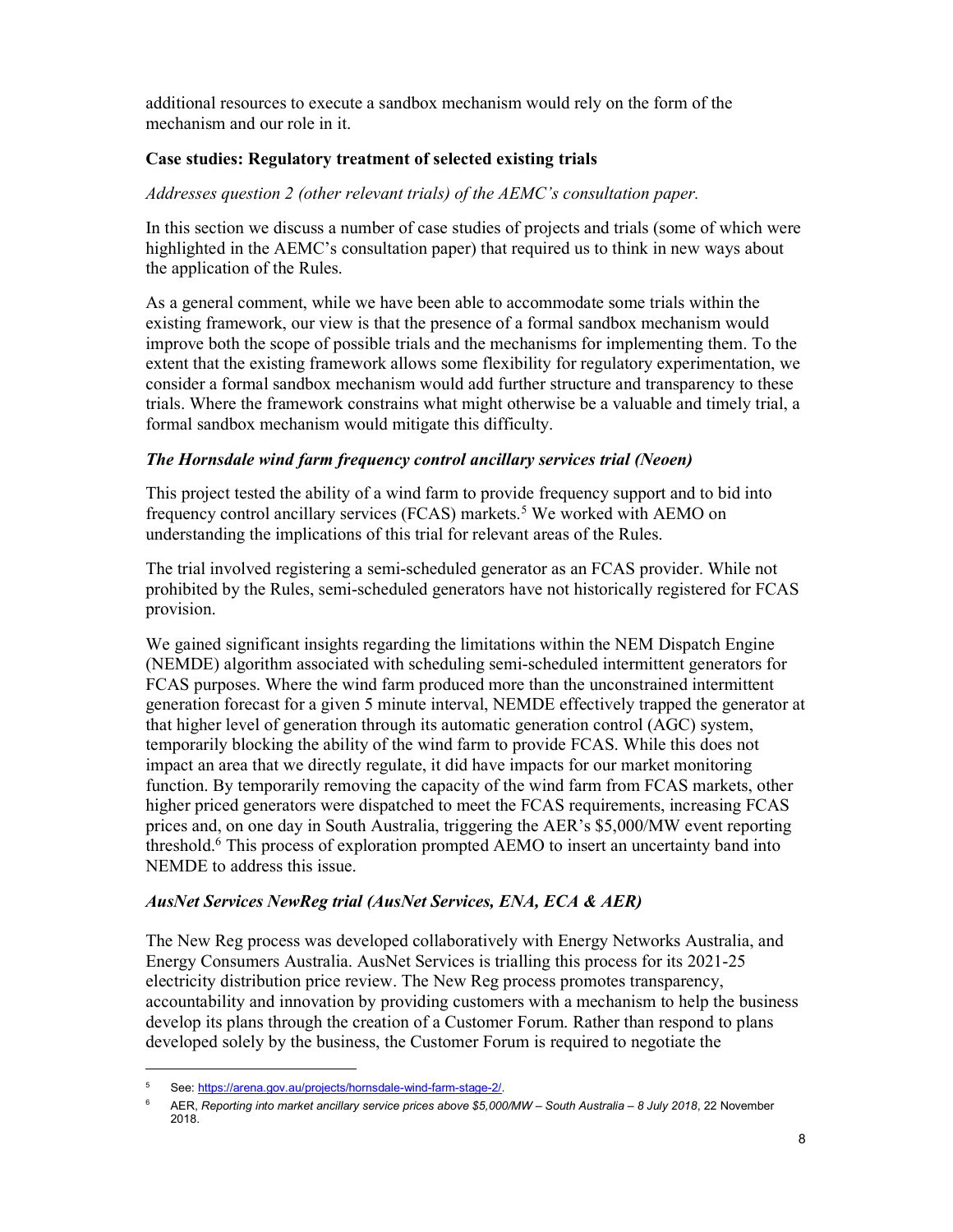development of the proposal drawing on evidence from their customer research and engagement. No changes have been made to the Rules to facilitate the trial. As a result, once the proposal is submitted the AER must follow its standard review process as required by the Rules. The currently AER is supporting the trial of the New Reg process as well as working with the ENA and ECA to monitor and evaluate the trial.

### Virtual Power Plant demonstrations

We have collaborated with the AEMO, AEMC and members of the Distributed Energy Integration Program (DEIP) on exploring the implications of virtual power plants (VPPs) for the NEM.

In this trial, we worked cooperatively with AEMO and the AEMC on rules surrounding market operation, pricing and participant registration including potential new classifications. For the purpose of these trials, AEMO will treat VPPs in their systems as though they were registered participants. We agreed that, for the purposes of the trials, VPPs smaller than the typical minimum required for registration would be allowed to participate in NEM dispatch. This provides an opportunity to test the behaviour of these facilities in market dispatch without adversely affecting power system reliability, security, or having a material impact on other market participants. The trial will provide valuable information regarding the levels of visibility AEMO might need to have over the operation of VPPs and batteries while maintaining reliability and security of supply. By experimenting on the impact of VPPs on the system at a low level (i.e. 1MW rather than 30MW), we will draw valuable lessons to inform future treatment of batteries and VPPs.

### Tasmania – primary frequency control and automatic generation control testing

We participated in tests undertaken by TasNetworks, Hydro Tasmania and AEMO in May 2018 to assess the effects of changes to generator governor control systems on frequency control in the Tasmanian power system.<sup>7</sup> These tests were undertaken while the Basslink HVDC interconnector was out of service and Tasmania was being operated as an islanded system. The trial aimed to test

- potential impact of AEMO's AGC system on recent degradations in the quality of frequency control, due to generators increasing frequency deadband to maintain compliance with their energy dispatch instructions; and
- the change in frequency performance that may be achievable by reintroducing primary governor control on all generators.

Under the NER, recovery of the cost of frequency variations is calculated on a causer pays basis. This means that the amount paid by AEMO to purchase FCAS services is recovered from market participants that cause the need for frequency raise or lower services. While Basslink was down, all costs of frequency regulation were recovered from Tasmanian customers and generators. In consultation with AEMO, we excluded the test periods from FCAS causer pays liability calculations as part of the trial. This means that Tasmanian customers and Hydro Tasmania were not exposed to potential risk associated with any changes in frequency as a result of the trial.

## ESCRI battery project (ElectraNet & AGL)

<sup>7</sup> See: https://aemo.com.au/Electricity/National-Electricity-Market-NEM/Security-and-reliability/Frequency-Control/Frequency-Control-Trials.